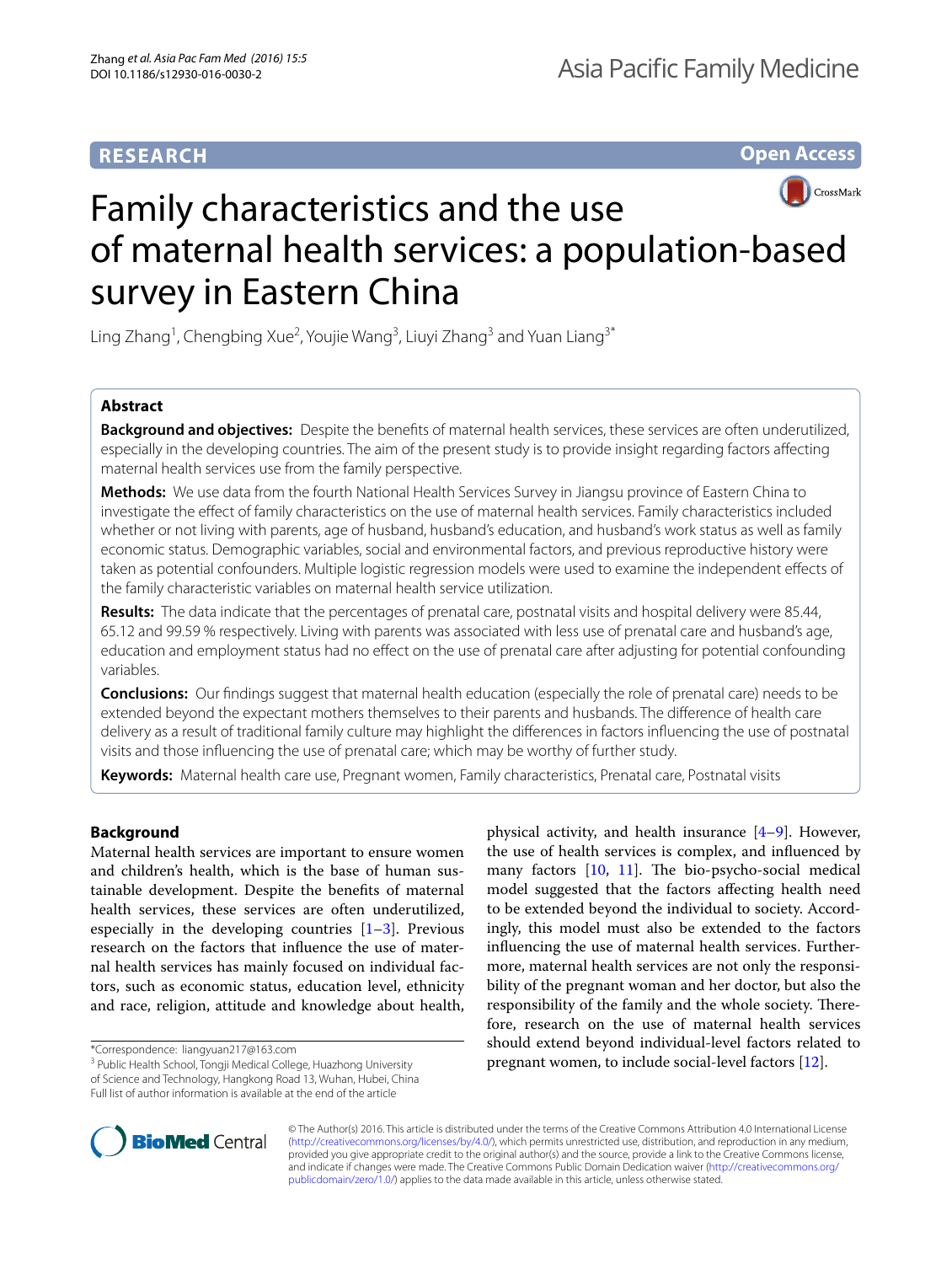As the basic social unit, the family has an important effect on health and health-related issues, including the use of health services  $[13, 14]$  $[13, 14]$  $[13, 14]$ . Although many studies have examined the importance of family-related factors on health and the use of health services, those studies mainly targeted children and adolescents [\[15](#page-6-9)[–17](#page-6-10)]. A limited number of studies have investigated the role of the husband in the use of maternal health services, with most of these from the Western countries [\[18](#page-6-11)[–21\]](#page-6-12). However, it is important to note that there are substantial cultural differences in family characteristics between Eastern and Western countries. These differences may influence research results about family factors related to maternal health care. In Western societies, the typical nuclear family structure comprises a husband, wife, and their non-adult children. Children aged 18 and older often live independently from their parents [[22–](#page-6-13)[24\]](#page-6-14). Family systems in Western societies can be redefined as married, non-married partners, separated, divorced, and remarried [[25](#page-6-15), [26\]](#page-6-16). In an Eastern society such as China, adult children and their parents often live together, including adult children who are married. This tradition (adult children living with aging parents) is termed "filial piety" in Chinese culture, and represents a core value of traditional Chinese society [[23](#page-6-17), [27,](#page-7-0) [28\]](#page-7-1). Typically in Chinese families, three or four generations (newly married young people, their parents, children born after marriage, and even grandparents of the newly married young people) live under the same roof. This family structure serves many purposes, including caring for older adults, older family members sharing housework and caring for the children of the young couple, and emotional interactions between younger and older family members. The reliance on family values based on traditional Chinese culture plays a much greater role than religious beliefs and activities, which is very different from Western societies [[27–](#page-7-0)[29](#page-7-2)]. These differences should not be ignored in studies of the use of maternal health care in China.

Two aspects of Chinese family characteristics of pregnant women are worth highlighting [\[30](#page-7-3), [31\]](#page-7-4). First, there are few unmarried pregnant women in China, with almost all pregnant women being married with a husband. This is because being unmarried but preparing to give birth is not acceptable in Chinese society according to traditional ethics. Second, expecting the birth of a new life is a happy occasion in China. Older adults are pleased because they will soon "go up a grade" as grandparents, perhaps even becoming great-grandparents. It is generally accepted that prospective grandparents (older adults) live with their adult children who are expecting a child, providing the pregnant woman (daughter-in-law or daughter) with daily life care, and sharing their experiences of caring for a baby. However, to our knowledge,

there are almost no population-based studies about the effect of family characteristics on the use of maternal health care in China.

In addition, two aspects of maternal health care in China should be noted. First, China's maternal health care (usually including prenatal care, delivery, and postpartum hospital visits) has become an essential public health service, benefiting from national laws on population and family planning and on maternal and infant health care  $[31-33]$  $[31-33]$  $[31-33]$ . Pre- and postnatal visits are almost free of charge, and hospital delivery charges enjoy preferential government policies (are inexpensive) in maternal and child health institutions/hospitals. In China, these services are usually public. Second, in China, prenatal care usually requires pregnant women to actively go to maternal and child health institutions/hospitals. However, postnatal care consists of at-home visits by doctors, nurses, or midwives from maternal and child health institutions/hospitals, as new mothers are traditionally expected to rest indoors for 1 full month after giving birth (in Chinese "Zuo-Yue-Zi," meaning 1-month confinement after childbirth). To a certain extent, postnatal visits are passive services. Maternal health care is not only related to physiological/medical issues, but also to psychological/social issues, which should not be ignored.

The present study offers preliminary evidence about the influence of five family characteristics variables (living with parents, husband's age, husband's education, husband's employment status and family economic status) on the use of three different types of maternal health services (prenatal care, hospital delivery, and postnatal visits). Two questions are addressed: (1) What are the family characteristics of pregnant women in China? (2) What is the relationship between family characteristics and the use of maternal health care?

# **Methods**

## **Data**

Data used in this analysis were drawn from the Household Health Survey of the fourth China National Health Services Survey (NHSS) in Jiangsu province, Eastern China, from June 2008 to July 2008. The NHSS is organized and directed by the Center of Health Statistics and Information under the Ministry of Health, China, and has been conducted every 5 years since 1993 [[34](#page-7-6), [35\]](#page-7-7). For the fourth NHSS, the Ministry used a multi-stage, stratified cluster sampling method with systematic random sampling at each stage. The fourth NHSS had four parts: the Household Health Survey, Health Institution Survey, Prescription Survey, and Medical Staff Survey, with 1 % of the population included in each sampled province. Quality control was implemented by supervisors charged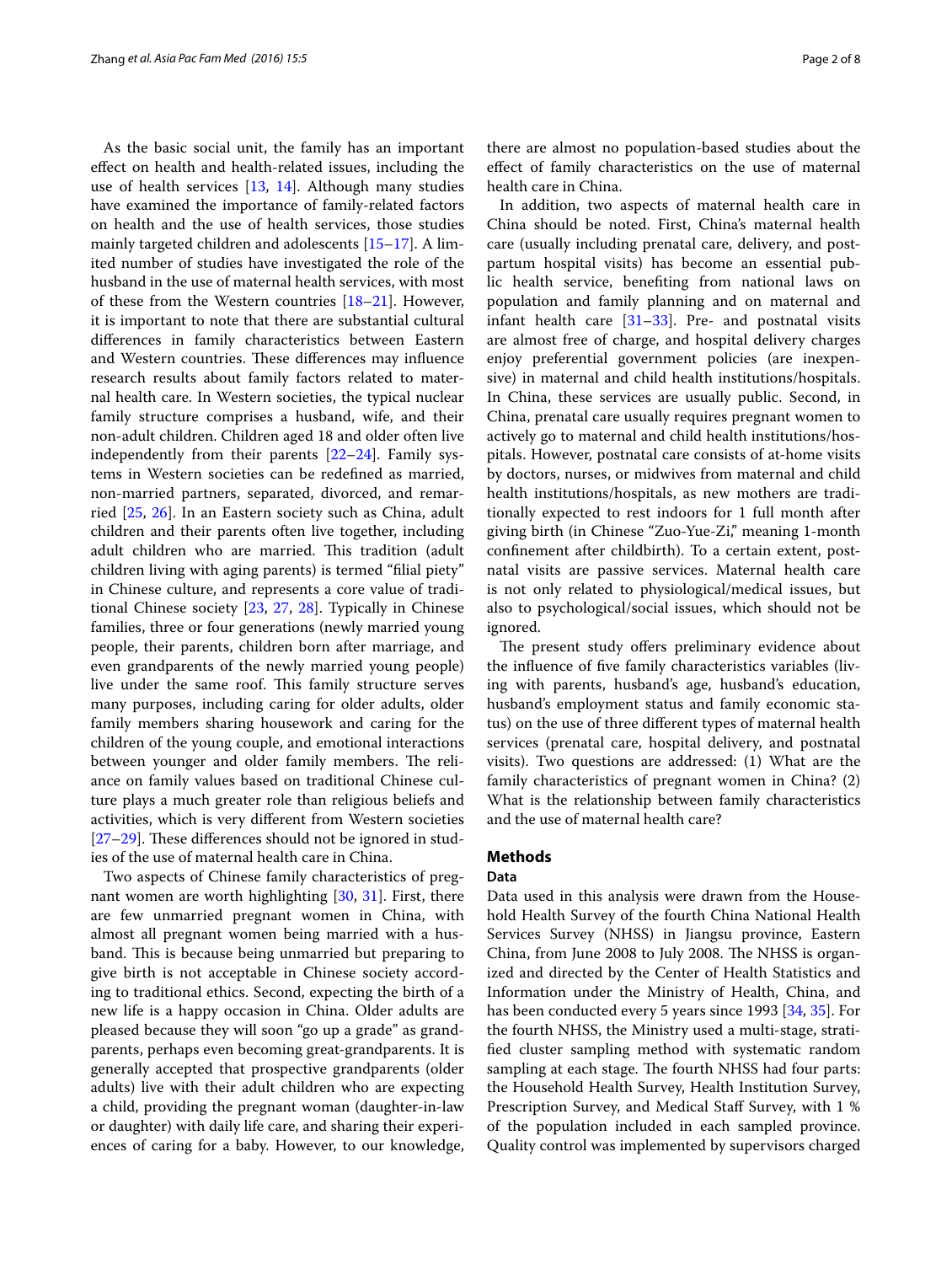with guiding and inspecting each survey step [[36,](#page-7-8) [37](#page-7-9)]. For the present study, there were 10,200 families represented in the sample, with the study population being women aged 15–49 years who had given birth since 2003. The number of respondents in each stage of the study sample selection is displayed in Fig. [1](#page-2-0).

Jiangsu province is centrally located on the eastern coast of mainland China. The city of Shanghai and Zhejiang and Jiangsu provinces constitute the Yangtze River Delta city group. The eastern coast of mainland China is one of the most developed economic regions, and can provide a social development and health service provision model for poorer middle and west regions. The 2010 national census reported the resident population of Jiangsu province was 7865.99 million, accounting for 5.87 % of the total population, with Jiangsu province ranked the fifth most populated in China [\[38](#page-7-10)]. According to the China Development and Life Index published by the China Statistical Society, in 2012, Jiangsu province was ranked fourth of the 31 provinces in mainland China with a Development and Life Index of 77.02 %. [[39\]](#page-7-11). Therefore, to some degree, Jiangsu province can be considered as representative of developed coastal areas in Eastern China.



## **Measures**

## *Dependent variables*

Three variables related to the use of preventive health care by pregnant women during their last pregnancy were included in the dataset: prenatal care, hospital delivery, and postnatal visits. Inquiries pertaining to three variables began with the questions: How many times did you receive prenatal care? Did you give birth in a hospital? How many times did you receive postnatal visits?

#### *Independent variables*

We included five independent variables: whether or not the woman are living with parents, husband's age, husband's education, husband's employment status, and family economic status. Family economic status was measured with the per capita net income (family net income/family size). In addition, given the differences between urban and rural China, the classification of economic conditions of urban and rural residents were sepa-rated [\[36](#page-7-8)]. Urban areas with a cash receipts income and rural areas with a net income level of P25 and below were defined as bad; P25–75 as average; and P75 and above as good.

## *Control variables*

We included variables that could influence the use of maternal health care as controls to statistically eliminate their effects on the dependent variables. Pregnant women's demographics, social and environmental factors, and previous reproductive history (which are correlated with the use of maternal health care) were regarded as control variables. Demographic variables included the pregnant women's age, education, and employment status of the pregnant women. Previous reproductive history includes responses to the questions: How many times have you been pregnant (including abortions)? How many times have you given birth? Inquiries about social and environmental factors include the questions: Do you have health insurance? How long does it take to get to the nearest medical institution using the fastest way available? In addition, we add the types of place of residence, namely rural and urban with reference to existing studies [[11](#page-6-5), [12\]](#page-6-6).

#### **Statistical analysis**

<span id="page-2-0"></span>We used three multiple logistic regression models to examine the independent effect of the family characteristic variables on maternal health service utilization: (1) the effect of the family characteristic variables shown alone, (2) with demographic, and previous reproductive history variables added, and (3) with social and environmental variables included. In addition, although some studies considered only one visit as use of prenatal care,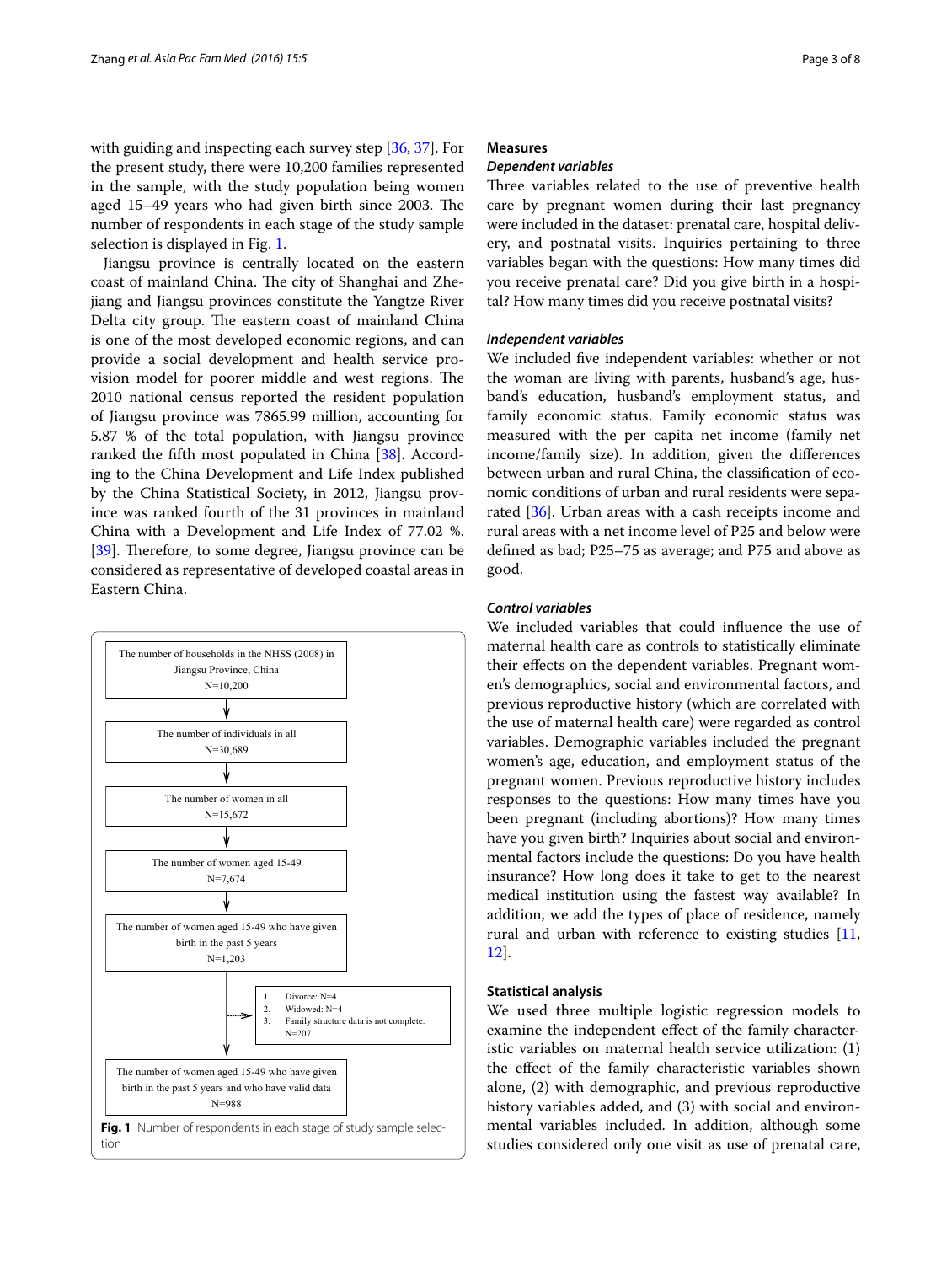four visits are recommended [[40](#page-7-12), [41\]](#page-7-13). The present study uses a binary dependent variable  $(1 = four \, visits \, or \, more;$  $0 =$  three visits or less). Similarly, we use a binary variable for postnatal visits  $(1 =$  one visit or more;  $0 =$  zero visits), based on previous studies. As 99.59 % of women had given birth in the hospital, we did not perform multiple logistic analysis of hospital delivery. The coefficients from all regression models are reported as odds ratios (OR) with 95 % confidence intervals (CI). All analyses are performed using SPSS, version 12.0 (SPSS Inc, Chicago, IL, USA).

### **Results**

## **Descriptive statistics for the primary variables**

The descriptive statistics for the primary variables are presented in Table [1](#page-3-0). Of the three variables related to preventive health care use by pregnant women, the percentage of hospital delivery is the highest (99.59 %), and that of postnatal visits is the lowest (65.12 %). The majority of pregnant women lived with their parent (68.32 %), reflecting China's traditional family culture. In addition, it is interesting to note that family economic status did not significantly differ between pregnant women who lived with their parents and those who did not  $(\chi^2 = 0.54)$ ;  $p = 0.46$ .

## **Multivariate analysis of the association between family characteristics and prenatal care**

Table [2](#page-5-0) displays the ORs for the associations between independent variables and prenatal care use. In model 1, living with parents, husband's education, and family economic status are significantly associated with prenatal care use. Specifically, respondents living with parents are less likely to report prenatal care use compared with those not living with parents (OR 0.45, 95 % CI 0.30– 0.67). Model 2 shows that living with parents was the only variable that remained significant (OR 0.56, 95 % CI 0.36–0.87) with the addition of the women's demographics and previous reproductive history. Finally, living with parents and family economic status remained significant with the addition of social and environmental variables in model 3 (OR 0.48, 95 % CI 0.30–0.77; OR 2.20, 95 % CI 1.11–4.35, respectively).

## **Multivariate analysis of the association between family characteristics and postnatal visits**

Postnatal visits were associated with the family characteristic variables (Table [2\)](#page-5-0), but there are some differences compared with prenatal care use. Model 1 shows that only the husband's education was related to the use of postnatal visits. Furthermore, women whose husbands

## <span id="page-3-0"></span>**Table 1 Descriptive statistics for the primary variables**   $(n = 988)$

| Variables                                         | N              | $\%$  |
|---------------------------------------------------|----------------|-------|
| Times of prenatal care                            |                |       |
| >4                                                | 844            | 85.44 |
| 3 and less                                        | 144            | 14.56 |
| Hospital delivery (missing $=$ 4)                 |                |       |
| Yes                                               | 980            | 99.59 |
| No.                                               | $\overline{4}$ | 0.41  |
| Times of postnatal visits (missing $= 16$ )       |                |       |
| $\geq$ 1                                          | 633            | 65.12 |
| 0                                                 | 339            | 34.88 |
| Whether or not living with parents                |                |       |
| Yes                                               | 675            | 68.32 |
| No.                                               | 313            | 31.68 |
| Husband's age                                     |                |       |
| $\geq$ 35 year-old                                | 305            | 30.87 |
| $\geq$ 30 year-old                                | 426            | 43.12 |
| 18-29 year-old                                    | 257            | 26.02 |
| Husband's education (missing $= 1$ )              |                |       |
| College and above                                 | 244            | 24.72 |
| High school                                       | 301            | 30.50 |
| Junior high school                                | 393            | 39.82 |
| Primary school and below                          | 49             | 4.96  |
| Husband's employment status (missing $= 2$ )      |                |       |
| Yes                                               | 940            | 95.33 |
| No                                                | 46             | 4.67  |
| Pregnant women's age                              |                |       |
| $\geq$ 35 year-old                                | 193            | 19.53 |
| $\geq$ 30 year-old                                | 373            | 37.75 |
| $\geq$ 25 year-old                                | 370            | 37.45 |
| 18-24 year-old                                    | 52             | 5.26  |
| Pregnant women's education (missing $= 1$ )       |                |       |
| College and above                                 | 205            | 20.77 |
| High school                                       | 261            | 26.44 |
| Junior high school                                | 406            | 41.13 |
| Primary school and below                          | 115            | 11.65 |
| Pregnant women's employment status (missing = 2)  |                |       |
| Yes                                               | 862            | 87.42 |
| No                                                | 124            | 12.58 |
| Times of previous pregnancies of pregnant women   |                |       |
| 2 and more                                        | 163            | 16.50 |
| 1                                                 | 304            | 30.77 |
| 0                                                 | 521            | 52.73 |
| Times of previous giving births of pregnant women |                |       |
| 1 and more                                        | 199            | 20.16 |
| 0                                                 | 788            | 79.84 |
| Health insurance (missing $= 6$ )                 |                |       |
| Yes                                               | 858            | 87.37 |
| No                                                | 124            | 12.63 |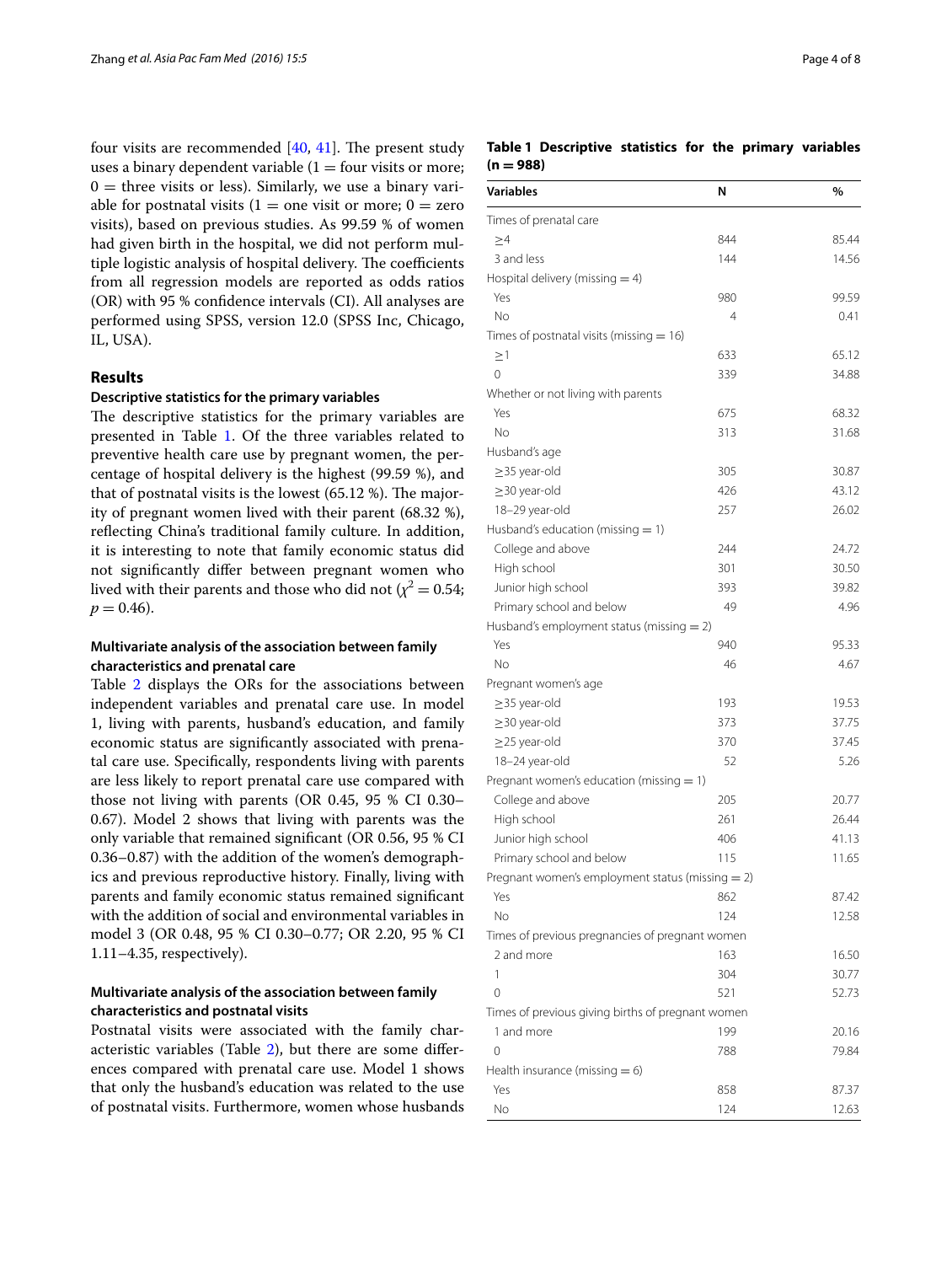| <b>Variables</b>                                                                            | N   | $\frac{0}{0}$ |
|---------------------------------------------------------------------------------------------|-----|---------------|
| The time to the nearest medical institution by the fastest way available<br>$(missing = 2)$ |     |               |
| $>10$ min or more                                                                           | 490 | 49.70         |
| $<$ 10 min                                                                                  | 496 | 50.30         |
| Per capita income of family                                                                 |     |               |
| Good                                                                                        | 311 | 31.48         |
| General                                                                                     | 433 | 43.83         |
| <b>Bad</b>                                                                                  | 244 | 24.70         |
| Place of residence                                                                          |     |               |
| Rural                                                                                       | 577 | 58.40         |
| Urban                                                                                       | 411 | 41.60         |

had a higher education level, specifically college and above, were more likely to report postnatal visits compared to those whose husbands had a primary school education or lower (OR 2.55, 95 % CI 1.33–4.89). With the addition of demographic factors and previous reproductive history, model 2 showed that husband's age and education have significant effects on postnatal visits. Finally, only husband's age remained significant, showing a negative effect with the addition of social and environmental variables in model 3 (OR 0.53, 95 % CI 0.31–0.92).

#### **Discussion**

#### **Family characteristics and use of prenatal care**

The results of this study show that couples living with parents accounted for the majority of respondents, which is consistent with China's traditional culture of filial piety [[27](#page-7-0), [28](#page-7-1)]. However, it is noteworthy that living with parents was associated with less use of prenatal care. This may be explained by two reasons. First, pregnant women who live with parents may receive substantial help during daily activities, such as grocery shopping, cooking, washing clothes, and other housework, compared with those who do not live with parents. Therefore, they are likely to have less stress and fatigue related to housework. Moreover, a pregnant woman's husband is typically the main wage earner, usually leaving home early and returning late. Therefore, pregnant women who live with parents may have more of a sense of security, feel less lonely, and enjoy a more comfortable life than those not living with their parents [\[27,](#page-7-0) [28](#page-7-1)]. Second, older parents, especially an older mother-in-law or mother, can provide their adult children with general knowledge about pregnancy, such as nutrition, fetal movement, and personal hygiene, as they have successfully experienced pregnancy. Therefore, the perceived need for and the use of prenatal care may be reduced. However, although the traditional family culture (living with parents) may provide support for the daily life of pregnant women, professional prenatal care should not be ignored; synergy of both types of support will be more conducive to maternal and fetal health. In addition, maternal health education (especially the role of prenatal care) needs to be extended from pregnant women to their parents.

This study shows that household income and the education of pregnant women had a positive effect on maternal health, which confirm the findings of previous studies  $[1-3, 12, 29]$  $[1-3, 12, 29]$  $[1-3, 12, 29]$  $[1-3, 12, 29]$  $[1-3, 12, 29]$  $[1-3, 12, 29]$  $[1-3, 12, 29]$ . It is noteworthy that the husband's age and employment status were not significantly associated with the use of prenatal services. Pregnancy and the fetus are not only maternal responsibilities, but are also a husband's responsibility. The non-significant effects we found might indicate that husbands lack awareness of their responsibilities. In addition, although age is generally a risk factor for individual disease and the use of health services, this effect may be mainly confined to the individual, and cannot be extended to others. Another possible explanation for the lack of significance of employment status may be the conflict between time and income. For example, those with jobs may have more revenue, but less time to spend with their wife; those without jobs, may have more time but less income. In other words, the conflict between time and income may confuse the impact on antenatal screening service use. The husband's education was significantly associated with the use of prenatal services in model 1. However, it was not significantly associated with the use of prenatal services in models 2 and 3, which is partly consistent with Short and Zhang's report that the husbands' education level was a protective factor for prenatal care among married women in rural China [[42\]](#page-7-14). A likely explanation for this protective effect is that the higher the education level, the higher the awareness of the importance of health, which affects not only the individual, but also their family, including their wife and unborn child. This suggests maternal health education also needs to be extended to pregnant women's husbands. The policy pathway of taking husbands with higher education levels as entry points, and using these smaller populations to guide other husbands' participation in prenatal care may be an effective and sustainable development mechanism for the use of prenatal care.

#### **Family characteristics and use of postnatal visits**

The present study shows that living with parents, the per capita income of the family, and the husband's employment status have no significant influence on the use of postnatal care. However, the husband's age has a significant influence (the older the husband's age, the lower the use of postnatal care). Factors influencing the use of postnatal visits also differed from those influencing the use of prenatal care. Living with parents, the per capita income of the family and the numbers of previous births had a significant influence on prenatal care, but not on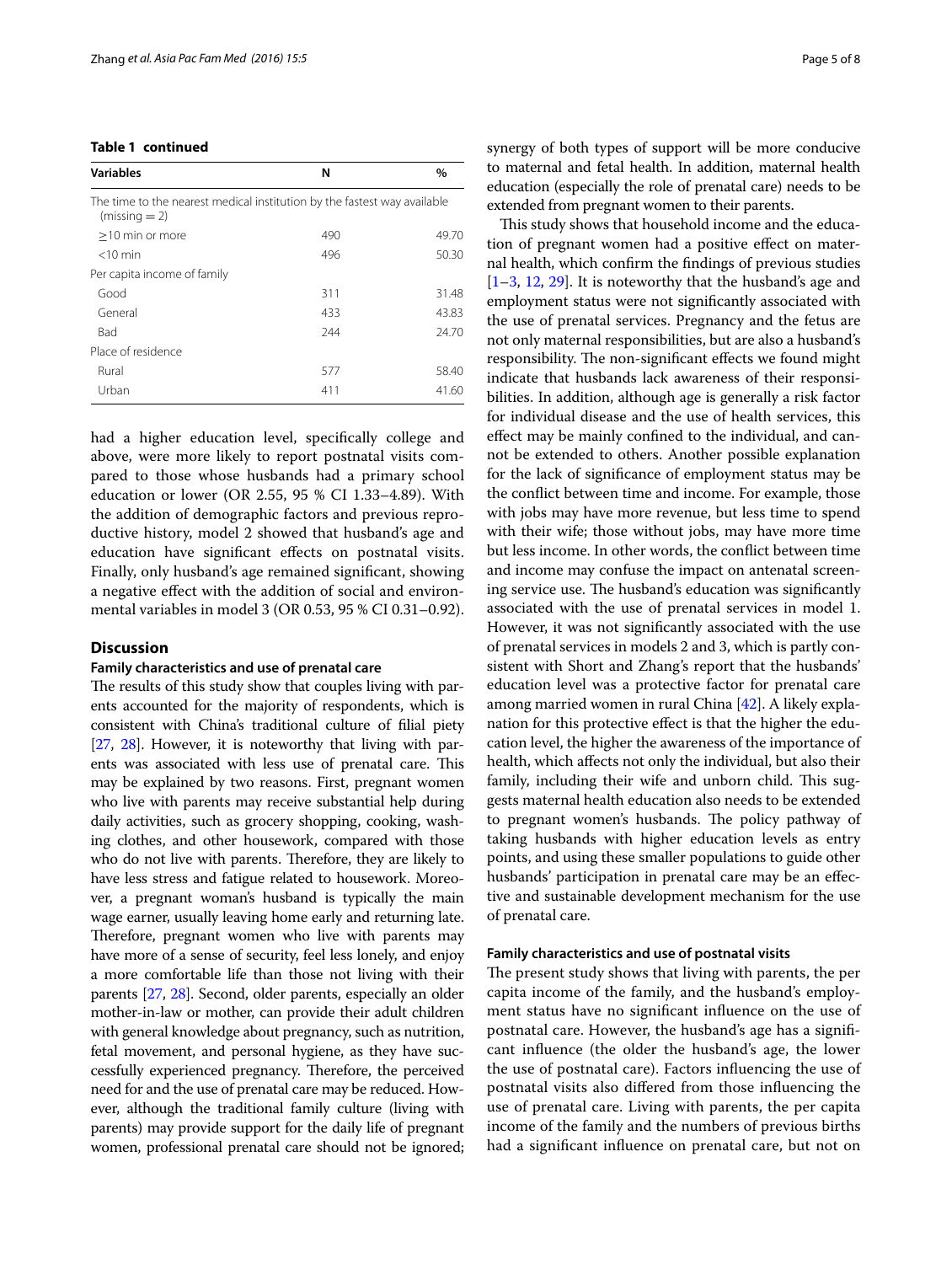| <b>Variables</b>                                                                           | <b>Prenatal care</b>                                         |                        |                        | <b>Postnatal visits</b> |                         |                         |
|--------------------------------------------------------------------------------------------|--------------------------------------------------------------|------------------------|------------------------|-------------------------|-------------------------|-------------------------|
|                                                                                            | Model 1                                                      | Model 2                | Model 3                | Model 1                 | Model 2                 | Model 3                 |
| Family characteristic variables                                                            |                                                              |                        |                        |                         |                         |                         |
|                                                                                            | Whether or not living with parents (ref $=$ No)              |                        |                        |                         |                         |                         |
| Yes                                                                                        | $0.45(0.30 - 0.67)$ **                                       | $0.56$ (0.36-0.87)**   | $0.48(0.30 - 0.77)$ ** | $1.12(0.82 - 1.53)$     | $1.06(0.76 - 1.48)$     | $0.97(0.69 - 1.37)$     |
| Husband's age (ref $= 18-29$ year-old)                                                     |                                                              |                        |                        |                         |                         |                         |
| $\geq$ 35 year-old                                                                         | $0.90(0.55 - 1.48)$                                          | $1.40(0.64 - 3.04)$    | $1.21(0.55 - 2.66)$    | $0.84(0.57 - 1.23)$     | $0.60(0.35 - 1.03)$     | $0.53(0.31 - 0.92)^{*}$ |
| $\geq$ 30 year-old                                                                         | $1.36(0.83 - 2.22)$                                          | $1.56(0.86 - 2.82)$    | 1.49 (0.82-2.70)       | $0.72(0.51 - 1.01)$     | $0.63(0.42 - 0.95)^*$   | $0.59(0.39 - 0.90)$ *   |
|                                                                                            | Husband's education (ref = primary school and below)         |                        |                        |                         |                         |                         |
| College and<br>above                                                                       | 10.19 (4.26-24.34)**                                         | $2.93(0.92 - 9.33)$    | $2.17(0.65 - 7.23)$    | 2.55 (1.33-4.89)**      | $2.52(1.10-5.78)$ *     | $2.04(0.87 - 4.77)$     |
| High school                                                                                | $3.54$ (1.72-7.27)**                                         | $1.53(0.66 - 3.55)$    | $1.35(0.57 - 3.18)$    | $1.78(0.95 - 3.35)$     | 2.10 (1.00-4.40)*       | $1.80(0.85 - 3.80)$     |
| Junior high school                                                                         | 1.97 (1.02-3.78)*                                            | $1.56(0.75 - 3.23)$    | $1.49(0.71 - 3.12)$    | $1.48(0.81 - 2.73)$     | $1.90(0.96 - 3.76)$     | 1.76 (0.89-3.49)        |
| Husband's employment status (ref $=$ No)                                                   |                                                              |                        |                        |                         |                         |                         |
| Yes                                                                                        | $1.53(0.57 - 4.11)$                                          | $1.02(0.35 - 3.00)$    | $0.81(0.27 - 2.43)$    | $0.71(0.38 - 1.34)$     | $0.70(0.35 - 1.38)$     | $0.63(0.31 - 1.28)$     |
| Per capita income of family (ref $=$ Bad)                                                  |                                                              |                        |                        |                         |                         |                         |
| Good                                                                                       | $2.19(1.15 - 4.15)^*$                                        | $1.85(0.95 - 3.59)$    | $2.20(1.11 - 4.35)^*$  | $0.92(0.61 - 1.37)$     | $0.90(0.59 - 1.37)$     | $1.09(0.70 - 1.68)$     |
| General                                                                                    | $1.02(0.67 - 1.55)$                                          | $0.90(0.58 - 1.40)$    | $0.98(0.62 - 1.53)$    | $0.95(0.68 - 1.32)$     | $0.95(0.68 - 1.34)$     | $1.03(0.73 - 1.46)$     |
| Control variables                                                                          |                                                              |                        |                        |                         |                         |                         |
|                                                                                            | Pregnant women's age (ref $= 18-24$ year-old)                |                        |                        |                         |                         |                         |
| $\geq$ 35 year-old                                                                         |                                                              | $1.01(0.32 - 3.18)$    | $1.00(0.31 - 3.17)$    |                         | $3.60(1.51 - 8.59)$ **  | 3.52 (1.46-8.50)**      |
| $\geq$ 30 year-old                                                                         |                                                              | $0.90(0.34 - 2.37)$    | $0.85(0.32 - 2.24)$    |                         | $1.88(0.91 - 3.89)$     | $1.78(0.85 - 3.73)$     |
| $\geq$ 25 year-old                                                                         |                                                              | $1.10(0.47 - 2.57)$    | $1.08(0.46 - 2.52)$    |                         | 1.70 (0.89-3.25)        | 1.72 (0.89-3.32)        |
| Pregnant women's education (ref = primary school and below)                                |                                                              |                        |                        |                         |                         |                         |
| College and<br>above                                                                       |                                                              | 2.90 (0.99-8.56)       | $1.74(0.54 - 5.58)$    |                         | $0.72(0.35 - 1.50)$     | $0.44(0.20 - 0.97)^*$   |
| High school                                                                                |                                                              | $3.22$ (1.46-7.09)**   | $2.42(1.05 - 5.56)^*$  |                         | $0.54(0.29 - 0.99)$ *   | $0.40(0.21 - 0.75)$ **  |
| Junior high school                                                                         |                                                              | $1.37(0.78 - 2.40)$    | $1.17(0.66 - 2.08)$    |                         | $0.54(0.32 - 0.91)^{*}$ | $0.46(0.27 - 0.79)$ **  |
|                                                                                            | Pregnant women's employment status (ref $=$ No)              |                        |                        |                         |                         |                         |
| Yes                                                                                        |                                                              | $1.70(0.85 - 3.40)$    | $1.70(0.80 - 3.58)$    |                         | $1.09(0.69 - 1.71)$     | $1.01(0.63 - 1.64)$     |
|                                                                                            | Times of previous pregnancies of pregnant women (ref $= 0$ ) |                        |                        |                         |                         |                         |
| 2 and more                                                                                 |                                                              | $1.27(0.66 - 2.46)$    | $1.24(0.64 - 2.42)$    |                         | $0.58(0.37 - 0.89)^*$   | $0.54(0.35 - 0.84)$ **  |
| $\mathbf{1}$                                                                               |                                                              | $1.66(0.93 - 2.96)$    | $1.64(0.92 - 2.94)$    |                         | $0.68(0.48 - 0.95)^*$   | $0.66$ (0.47-0.93)*     |
| Times of previous giving births of pregnant women (ref $= 0$ )                             |                                                              |                        |                        |                         |                         |                         |
| 1 and more                                                                                 |                                                              | $2.87(1.45 - 5.66)$ ** | $2.54(1.26 - 5.12)$ ** |                         | $1.44(0.89 - 2.35)$     | $1.27(0.77 - 2.09)$     |
| Health insurance ( $ref = No$ )                                                            |                                                              |                        |                        |                         |                         |                         |
| Yes                                                                                        |                                                              |                        | $0.67(0.37 - 1.23)$    |                         |                         | $0.86(0.56 - 1.33)$     |
| The time to the nearest medical institution by the fastest way available (ref $=$ <10 min) |                                                              |                        |                        |                         |                         |                         |
| $\geq$ 10 min or more                                                                      |                                                              |                        | $1.00(0.68 - 1.48)$    |                         |                         | $1.26(0.95 - 1.67)$     |
| Place of residence (ref = Urban)                                                           |                                                              |                        |                        |                         |                         |                         |
| Rural                                                                                      |                                                              |                        | $0.43(0.23 - 0.82)^*$  |                         |                         | $0.50(0.33 - 0.75)$ **  |

## <span id="page-5-0"></span>**Table 2 Estimated net effect of family characteristic variables and control variables on the use of prenatal care and postnatal visits (n = 988)**

\* *P* < 0.05

\*\* *P* < 0.01 (two-tailed test)

postnatal visits. In contrast, the numbers of previous pregnancies had a significant influence on postnatal visits but not on prenatal care. These differences may be attributable to the difference of service mode between prenatal care and postnatal visits. As mentioned, in

China, prenatal care is general active, whereas post-natal visit are passive. Therefore, factors affecting the use of postnatal visits may differ from those influencing the use of prenatal care. It may be inappropriate to analyze the factors influencing the use of postnatal visits with the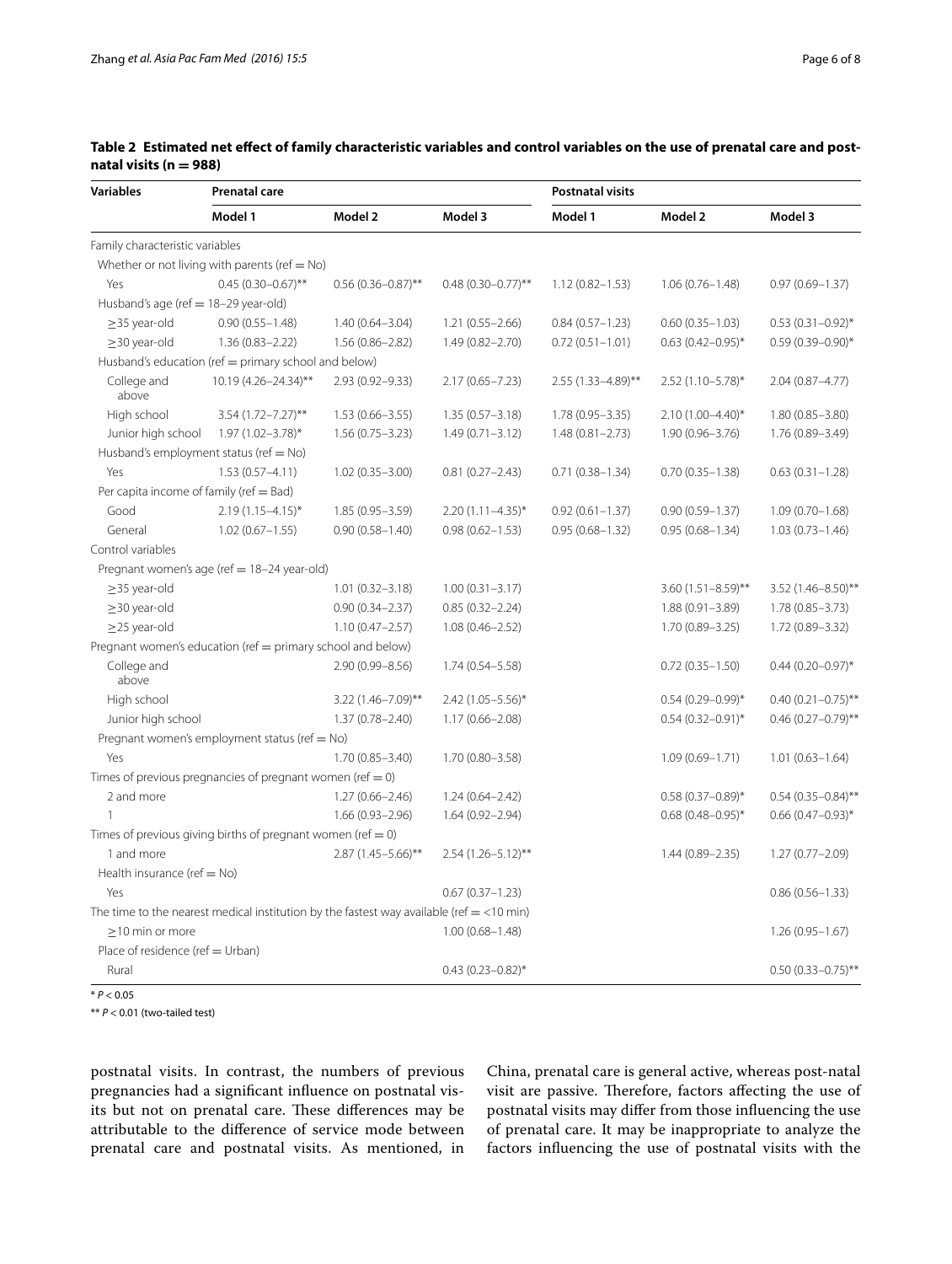same model of those of prenatal care, which are rarely mentioned in existing studies.

This study had several limitations. First, there was a high risk of correlation between the variables we tested (e.g., economic level and employment, or education), which might have affected the results of the study. Second, our survey was cross-sectional, and no conclusions can be drawn about causation. Furthermore, we only analyzed data for the fourth NHSS (2008) as data for other times was inaccessible (e.g., the fifth NHSS conducted in 2013). However, the present study provides a comparative basis for subsequent future analysis.

In conclusion, this study provided empirical data about family factors and maternal health services use in China. In particular, pregnant women living with parents were less likely to report prenatal care use compared with those not living with parents. The husband's age and employment status had no effect on the use of prenatal care, after adjusting for potential confounding variables. Our findings suggest that maternal health education (especially the role of prenatal care) needs to be extended beyond the expectant mothers themselves to their parents and husbands. The difference of health care delivery as a result of traditional family culture may highlight the differences in factors influencing the use of postnatal visits and those influencing the use of prenatal care; which may be worthy of further study.

#### **Authors' contributions**

Conceived and designed the experiments: LZ, YW, YL. Performed the experiments: LZ, CX. Analyzed the data: LZ, CX, YZ. Contributed reagents/materials/ analysis tools: LZ, CX, YZ, YW. Wrote and revised the paper: all authors. All authors read and approved the final manuscript.

#### **Author details**

<sup>1</sup> Family Planning Research Institute, Tongji Medical College, Huazhong University of Science and Technology, Wuhan, China. <sup>2</sup> Health Statistic and Data Center of Jiangsu Province, Nanjing, China. 3 Public Health School, Tongji Medical College, Huazhong University of Science and Technology, Hangkong Road 13, Wuhan, Hubei, China.

#### **Acknowledgements**

We would like to thank all the health staff and pregnant women who participated in the survey.

#### **Competing interests**

The authors declare that they have no competing interests.

#### **Availability of data and supporting materials section**

The data are freely available to any scientist wishing to use them.

Received: 25 January 2016 Accepted: 12 October 2016 Published online: 22 October 2016

#### **References**

<span id="page-6-0"></span>1. Fenwick J, Butt J, Dhaliwal S, Hauck Y, Schmied V. Western Australian women's perceptions of the style and quality of midwifery postnatal care in hospital and at home. Women Birth. 2010;23(1):10–21.

- 2. Garg P, Williams JA, Satyavrat V. A pilot study to assess the utility and perceived effectiveness of a tool for diagnosing feeding difficulties in children. Asia Pac Fam Med. 2015;14(1):7.
- <span id="page-6-1"></span>3. Cohen D, Coco A. Declining trends in the provision of prenatal care visits by family physicians. Ann Fam Med. 2009;7(2):128–33.
- <span id="page-6-2"></span>4. Benjamins MR. Religious influences on preventive health care use in a nationally representative sample of middle-age women. J Behav Med. 2006;29(1):1–16.
- 5. Transforming Maternity Care Vision Team, Carter MC, Corry M, Delbanco S, Foster TC, Friedland R, Gabel R, Gipson T, Jolivet RR, Main E, Sakala C, Simkin P, Simpson KR. 2020 vision for a highquality, high-value maternity care system. Womens Health Issues. 2010;20(1Suppl):7–17.
- 6. Pecci CC, Hines TC, Williams CT, Culpepper L. How we built our team: collaborating with partners to strengthen skills in pregnancy, delivery, and newborn care. J Am Board Fam Med. 2012;25(4):511–21.
- 7. Chou YA, Chou YJ, Lee CH, Huang N. Pregnancy outcomes among native and foreign-born women in Taiwan: maternal health utilization. J Women's Health. 2008;17(9):1501–12.
- 8. Gavin NI, Benedict MB, Adams EK. Health service use and outcomes among disabled Medicaid pregnant women. Women's Health Issues. 2006;16(6):313–22.
- <span id="page-6-3"></span>Price D, Howard M, Shaw E, Zazulak J, Waters H, Chan D. Family medicine obstetrics. Collaborative interdisciplinary program for a declining resource. Can Fam Physician. 2005;51:68–74.
- <span id="page-6-4"></span>10. Cohen D, Coco A. Trends in the provision of preventive women's health services by family physicians. Fam Med. 2011;43(3):166–71.
- <span id="page-6-5"></span>11. Jat TR, Ng N, San Sebastian M. Factors affecting the use of maternal health services in Madhya Pradesh state of India: a multilevel analysis. Int J Equity Health. 2011;10(1):59.
- <span id="page-6-6"></span>12. Babalola S, Fatusi A. Determinants of use of maternal health services in Nigeria—looking beyond individual and household factors. BMC Pregnancy Childbirth. 2009;9:43.
- <span id="page-6-7"></span>13. Morrissey TW. Familial factors associated with the use of multiple childcare arrangements. J Marriage Fam. 2008;70(2):549–63.
- <span id="page-6-8"></span>14. Allendorf Keera. The quality of family relationships and use of maternal health-care services in India. Stud Fam Plan. 2010;41(4):263–76.
- <span id="page-6-9"></span>15. Dufour S, Lavergne C, Larrivée MC, Trocme N. Who are these parents involved in child neglect? A differential analysis by parent gender and family structure. Children Youth Serv Rev. 2008;30:141–56.
- 16. Lee J, Bauer JW. Motivations for providing and utilizing child care by grandmothers in South Korea. J Marriage Fam. 2013;75(2):381–402.
- <span id="page-6-10"></span>17. Hildingsson I, Cederlöf L, Widén S. Fathers' birth experience in relation to midwifery care. Women Birth. 2011;24(3):129–36.
- <span id="page-6-11"></span>18. Kakaire O, Kaye DK, Osinde MO. Male involvement in birth preparedness and complication readiness for emergency obstetric referrals in rural Uganda. Reprod Health. 2011;8:12.
- 19. Jungmarker EB, Lindgren H, Hildingsson I. Playing Second Fiddle Is Okay-Swedish Fathers' Experiences of Prenatal Care. J Midwifery Women Health. 2010;55(5):421–9.
- 20. Hildingsson I, Waldenstrom U, Radestad I. Women's expectations on prenatal care as assessed in early pregnancy: number of visits, continuity of caregiver and general content. Acta Obstet Gynecol Scand. 2011;81(2):118–25.
- <span id="page-6-12"></span>21. Hildingsson I, Radestad I. Swedish women's satisfaction with medical and emotional aspects of prenatal care. J Adv Nurs. 2005;52(3):239–49.
- <span id="page-6-13"></span>22. Borchert M, Bacci A, Baltag V, Hodorogea S, Drife J. Improving maternal and prenatal health care in the Central Asian Republics. Int J Gynecol Obstet. 2010;110(2):97–100.
- <span id="page-6-17"></span>23. Cheung LY, Cho ER, Lum D, Tang TY, Yau HB. The Chinese elderly and family structure: implications for health care. Public Health Rep. 1980;95(5):491–5.
- <span id="page-6-14"></span>24. Hart S. A mother apart: How to let go of guilt and find happiness living apart from your child. Carmarthen: Crown House Publishing; 2008.
- <span id="page-6-15"></span>25. Espinoza H. The relationship between family structure and exclusive breastfeeding prevalence in Nicaragua. Salud Pública de México. 2002;44(6):499–507.
- <span id="page-6-16"></span>26. Amato PR. Recent changes in family structure, implications for children, adults, and society. 2008. [http://www.healthymarriageinfo.org/docs/May-](http://www.healthymarriageinfo.org/docs/May08changefamstructure.pdf)[08changefamstructure.pdf](http://www.healthymarriageinfo.org/docs/May08changefamstructure.pdf).